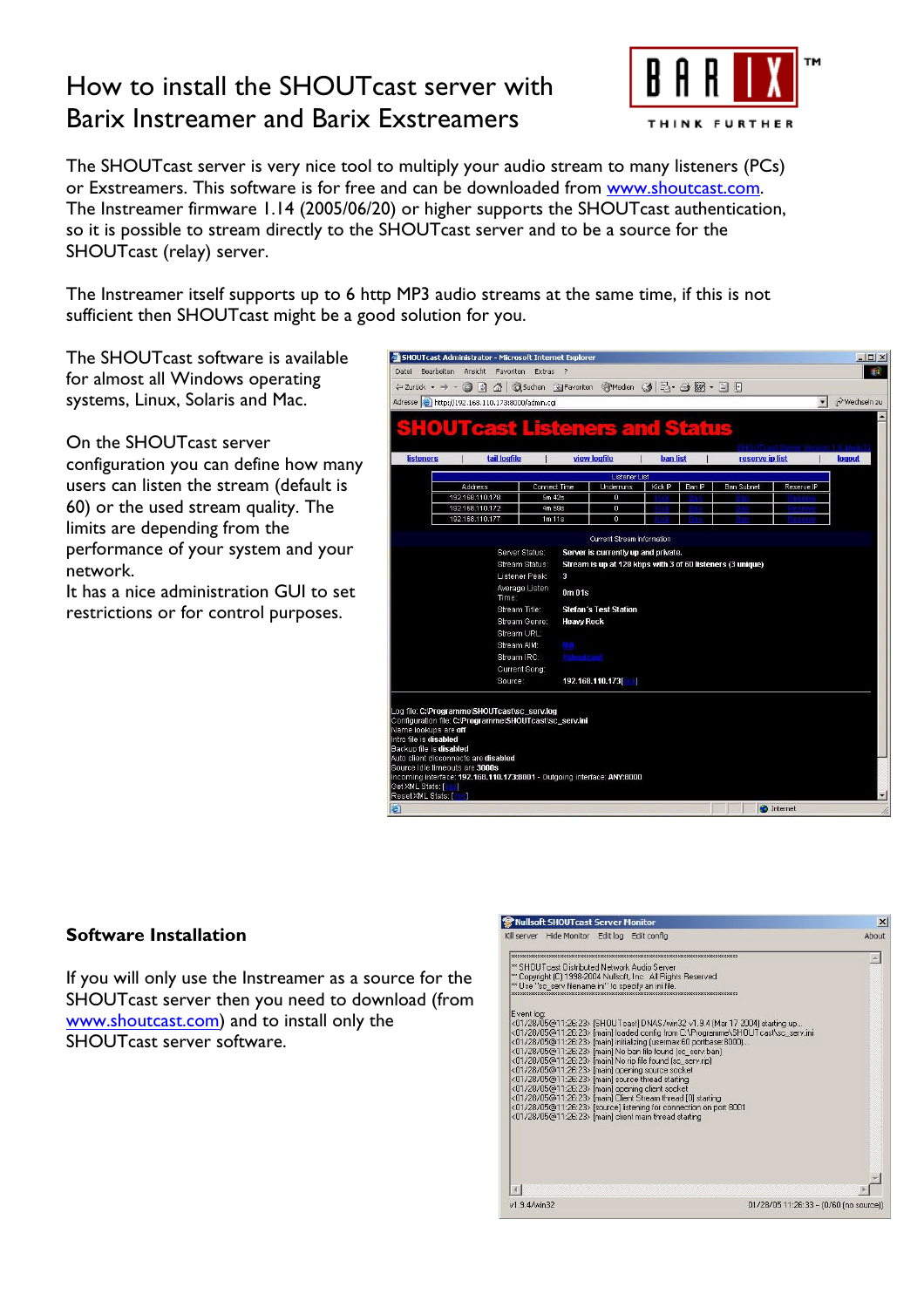## **Software Configuration**

Now start the SHOUTcast server and click on "edit config".

All settings are very well documented in the sv\_serv.ini. I have used the configuration you can see on the right side (all comments are removed).

After your changes save and close the config file and close the application by clicking the "kill server" button. Then start it again.

| MaxUser=60                        |
|-----------------------------------|
| Password=changeme                 |
| PortBase=8000                     |
| LogFile=sc_serv.log               |
| RealTime=3                        |
| ScreenLog=1                       |
| ShowLastSongs=10                  |
| W3CEnable=Yes                     |
| w3⊂Loq=sc_w3c.loq                 |
| SncIP=any                         |
| DestIP=ANY                        |
| Yport=80                          |
| NameLookups=0                     |
| AutoDumpUsers=0                   |
| AutoDumpSourceTime=3000           |
| Contentbir=./content              |
| TitleFormat=Stefan's Test Station |
| PublicServer=never                |
| AllowRelay=Yes                    |
| AllowPublicRelay=Yes              |
| Materntarus]-8102                 |

## **Instreamer Configuration :**

Have look on the firmware version, this or a newer firmware is required ! Important is also to define the destination where the Instreamer should the stream to . The default port number for the SHOUTcast server is port 8000.

| <b>DEVICE</b><br><b>CONFIGURATION</b><br>MAC<br>0008E10015FB<br><b>TM</b><br>Firmware<br>VB1.14 (06/20/2005)<br>Web application VB1.09<br><b>Bootloader</b><br>V99.06<br>Setup<br>V01.05<br>THINK FURTHER<br>(SETTINGS)<br><b>DEFAULTS</b><br><b>REBOOT</b><br>(UPDATE)<br>(HOME) |                                     |                                         |                 |               |                 |  |  |
|-----------------------------------------------------------------------------------------------------------------------------------------------------------------------------------------------------------------------------------------------------------------------------------|-------------------------------------|-----------------------------------------|-----------------|---------------|-----------------|--|--|
| <b>SETTINGS</b>                                                                                                                                                                                                                                                                   |                                     |                                         |                 |               |                 |  |  |
| <b>NETWORK</b><br><b>AUDIO</b>                                                                                                                                                                                                                                                    | STREAMING                           | 1/0                                     | CONTROL         | <b>SERIAL</b> | <b>SECURITY</b> |  |  |
| Own Name                                                                                                                                                                                                                                                                          |                                     |                                         |                 |               |                 |  |  |
| <b>Streaming mode</b>                                                                                                                                                                                                                                                             | send always                         |                                         |                 |               |                 |  |  |
| <b>Trigger Level</b>                                                                                                                                                                                                                                                              | 1000                                | only for mode "send on Level"           |                 |               |                 |  |  |
| Pre Trigger Start                                                                                                                                                                                                                                                                 | I٥<br>msec                          |                                         |                 |               |                 |  |  |
| Post Trigger Play                                                                                                                                                                                                                                                                 | 1024<br>msec                        |                                         |                 |               |                 |  |  |
| Buffer Underrun Mode (TCP) skip                                                                                                                                                                                                                                                   |                                     |                                         |                 |               |                 |  |  |
| <b>Stream Packet Strategy</b>                                                                                                                                                                                                                                                     | optimal package v                   |                                         |                 |               |                 |  |  |
| <b>UDP Tx Source Port</b>                                                                                                                                                                                                                                                         | lo                                  |                                         |                 |               |                 |  |  |
| <b>Sync Port</b>                                                                                                                                                                                                                                                                  | lo                                  |                                         |                 |               |                 |  |  |
| <b>Radio Path</b>                                                                                                                                                                                                                                                                 | /xstream                            |                                         |                 |               |                 |  |  |
| Stream to<br>Conn. type<br>#<br>Shoutcast source   v <br>1<br>Internet Radio<br>2                                                                                                                                                                                                 | IP #<br>#<br>192<br>168<br>10<br>Iо | #<br>#<br>. 110<br>. 173<br>0 .<br>. 10 | : 18000<br>:  0 | Port#         |                 |  |  |

The SHOUTcast server requires a password authentication for all streaming sources. This password you have to define in the SECURITY section of the Instreamer´s web configuration. default password: changeme

|                                    |                  | <b>DEVICE</b><br><b>CONFIGURATION</b> |         |                                                                          |                                                         |  |
|------------------------------------|------------------|---------------------------------------|---------|--------------------------------------------------------------------------|---------------------------------------------------------|--|
|                                    | <b>ISTREAMER</b> | THINK FURTHER                         | TM      | MAC.<br>Firmware<br>Web application VB1.09<br><b>Bootloader</b><br>Setup | 0008E10015FB<br>VB1.14 (06/20/2005)<br>V99.06<br>V01.05 |  |
| <b>SETTINGS</b><br><b>DEFAULTS</b> | (REBOOT)         | (UPDATE)                              | (HOME)  |                                                                          |                                                         |  |
| <b>SETTINGS</b>                    |                  |                                       |         |                                                                          |                                                         |  |
| NETWORK<br><b>AUDIO</b>            | <b>STREAMING</b> | I/O                                   | CONTROL | SERIAL                                                                   | SECURITY                                                |  |
| Level                              | Password         | <b>Status</b>                         |         |                                                                          |                                                         |  |
| Telnet/Serial Configuration        |                  | not set                               |         |                                                                          |                                                         |  |
| <b>Save Configuration</b>          |                  | not set                               |         |                                                                          |                                                         |  |
| <b>View Configuration</b>          |                  | not set                               |         |                                                                          |                                                         |  |
| Control/Command                    |                  | not set                               |         |                                                                          |                                                         |  |
| Listening                          |                  | not set                               |         |                                                                          |                                                         |  |
| Ice/Shoutcast                      | wwwww            | set                                   |         |                                                                          |                                                         |  |
| 6 (User)                           |                  | not set                               |         |                                                                          |                                                         |  |
| Cancel<br>Apply                    |                  |                                       |         |                                                                          |                                                         |  |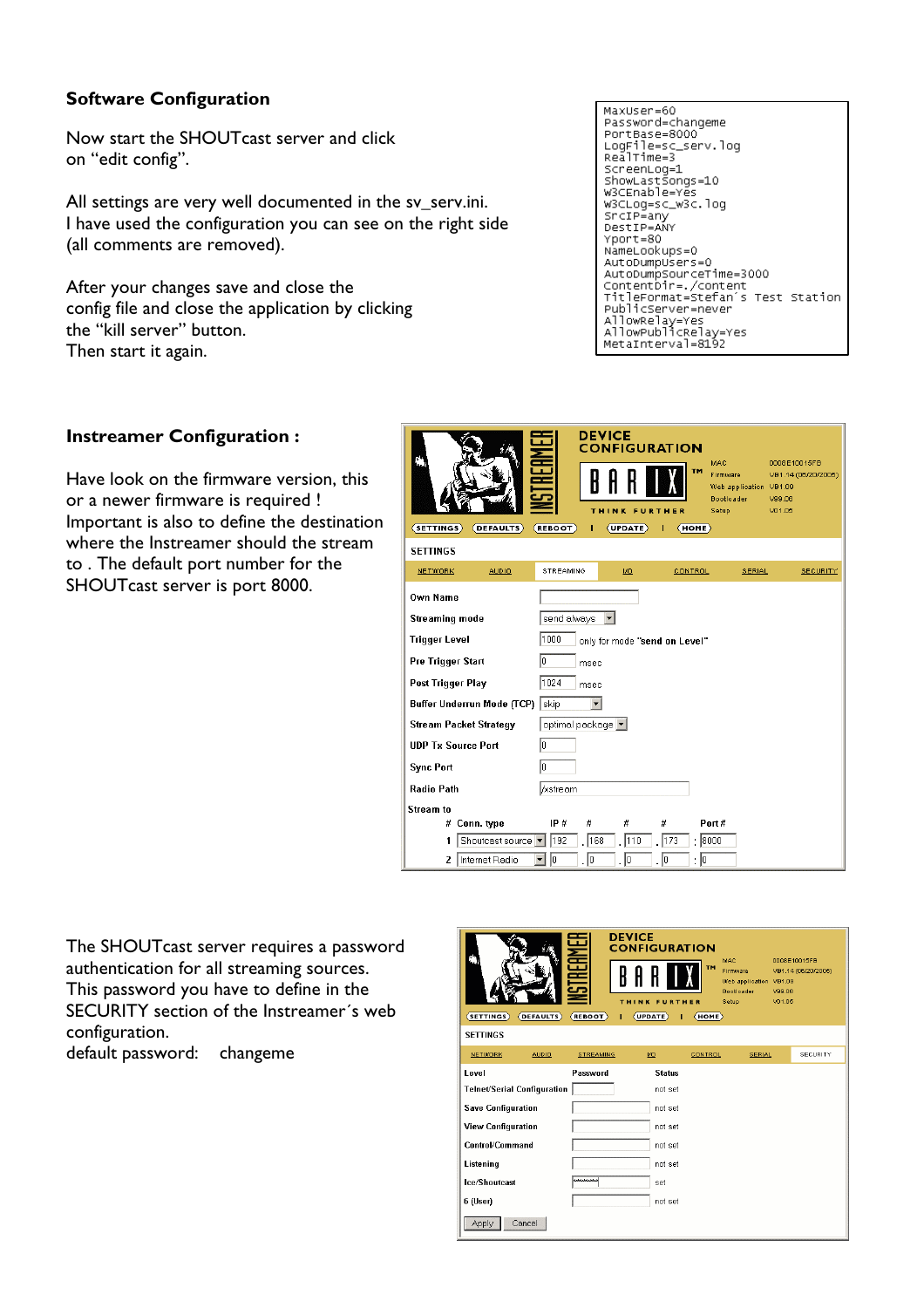### **Extreamer Configuration**

How to listen the SHOUTcast server with a Barix Exstreamer ?

The configuration is very simple, only a few STREAMING settings are necessary .

You have to use: **Mode: 3 Streaming Puller** . The parameters "Server IP Address" and "Server Port" are also needed and must point to the SHOUTcast-server-PC.

Ready, now you can enjoy to the Instreamer MP3 audio stream over a SHOUTcast server.

| N N<br>ш<br>́₩<br><b>CELL</b><br>@ 153<br>@G<br><b>DEFAULTS</b><br><b>SETTINGS</b><br><b>SETTINGS</b>                      | D<br><b>SED</b><br>0<br>REBOOT                                            | <b>DEVICE</b><br>B A R<br><b>UPDATE</b> | <b>CONFIGURATION</b><br>THINK FURTHER | Applicationtype Standard<br>MAC<br>TM.<br>Firmware<br>Web application VB2.04<br><b>Bootloader</b><br>Setup<br><b>HOME</b> | 0008E10016D9<br>V99.06<br>V01.04 | VB6.04 (11/12/2004) |
|----------------------------------------------------------------------------------------------------------------------------|---------------------------------------------------------------------------|-----------------------------------------|---------------------------------------|---------------------------------------------------------------------------------------------------------------------------|----------------------------------|---------------------|
| <b>STREAMING</b><br><b>NETWORK</b>                                                                                         | <b>AUDIO</b>                                                              | <b>PLAYLIST</b>                         | <b>WLAN</b>                           | <b>CONTROL</b>                                                                                                            | <b>SERIAL</b>                    | <b>SECURITY</b>     |
| <b>Server</b><br>Mode<br><b>Server IP Address</b><br><b>Server Port</b><br><b>Server Path</b><br><b>Playlist List Path</b> | Change to<br>3 Streaming Puller<br>. 168<br>192<br>8000<br>/playlist.html | CIFS/Samba<br>$ 110\rangle$             | 173                                   |                                                                                                                           |                                  |                     |